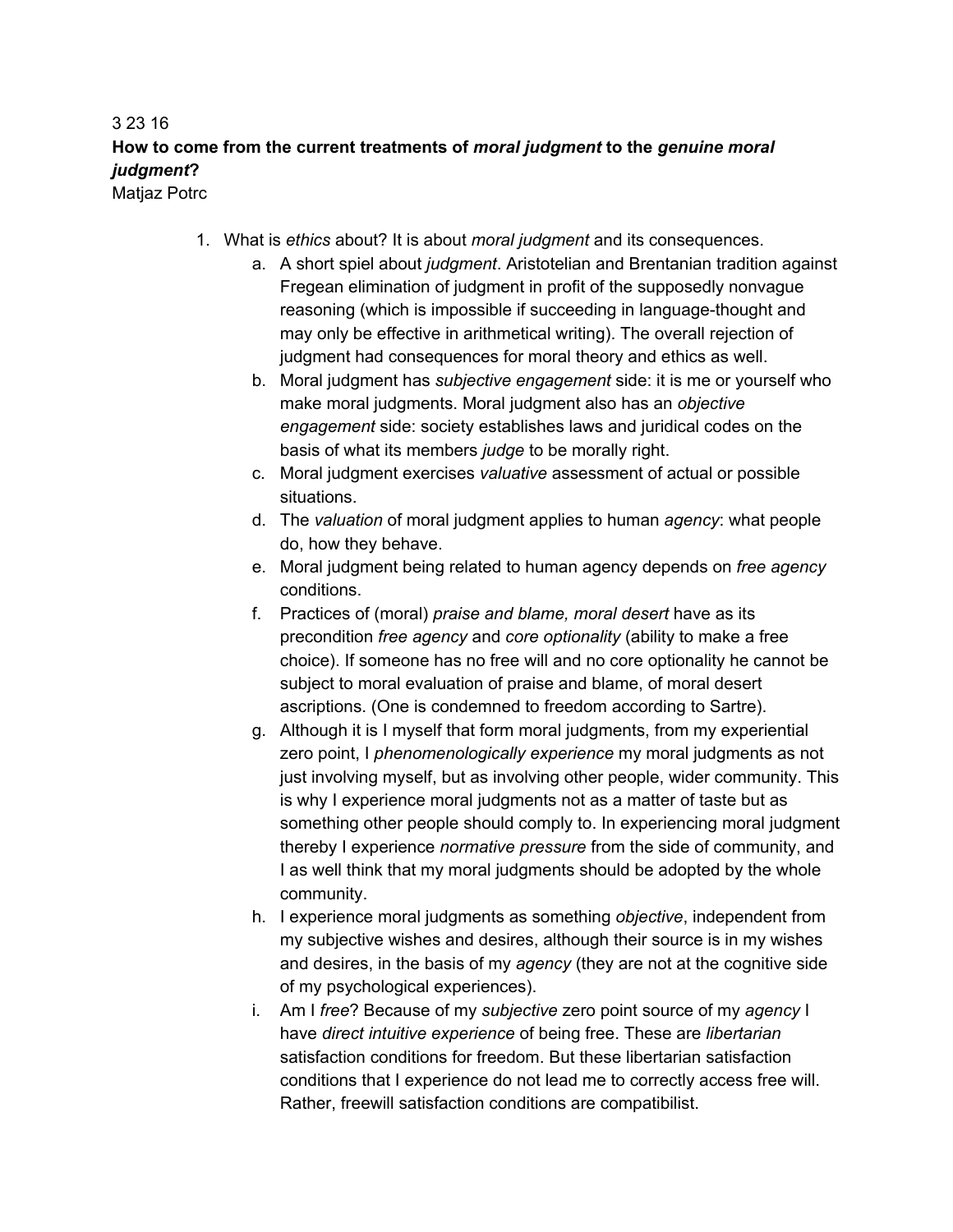- j. There is no direct intuitive path to assess freewill satisfaction conditions. For conditions of free will, agency, and for moral evaluation *do not depend* on my subjective assessment only. They depend upon some *objective* (community involving) forces. So their assessment has to be indirect, just like juridical (code of conduct involving manner) matters as well proceed indirectly, stressing through this that community is involved into judgment and evaluation.
- 2. What is *genuine moral judgment*?
	- a. Genuine moral judgment is *agentive*, it is *not cognitive*. (Nondescriptive cognitivism is wrong in that they take moral judgment to be belief or belief like, for moral judgment is not cognitive. So the title cognitivism is misguided for this position, in respect to the real nature of moral judgment.)
	- b. Genuine moral judgment is *phenomenology constituted*; it is phenomenologically experienced as *objective*, independent from one's immediate wishes and desires.
	- c. Genuine moral judgment is *agentive*, related to human agency and its evaluation; it is *not* cognitivist.
- 3. The way moral theory treated moral judgment.
	- a. First came *cognitivism*. Moral judgment was supposed to be *belief* or belief like. So then as belief it was supposed to describe some reality. So cognitivism was package deal with moral realism.
	- b. Then came *noncognitivism*, as reaction to cognitivism. Moral judgment was supposed to be emotional reaction to the encountered circumstances. As there was no description or truth/falsity assignment related to such approach, it was concluded that moral judgment comes in package deal with *irrealism*.
	- c. Both these approaches are deeply misguided about the genuine moral judgment nature. It is not belief, it is agentive and so free will and core optionality supportive.
	- d. Why did this misguided approach to moral judgment happen? Answer: Moore tried to establish *metaethical* approach to moral philosophy (in opposition to applied and normative ethics). So he first aimed to provide *definitions* of such basic moral terms as moral Goodness that would determine these concepts' precise extensions. So he needed *description* and truth/falsity ascribing procedure. So he bought *beliefs* as moral judgments. So he *reduced* moral judgment to belief, we say. That was cognitivism. Noncognitivism was just the denial of this departure that established the manner to treat moral judgment.
- 4. The curious indirect paths moral theory and ethics took by trying to get back to the genuine moral judgment from its reduction to cognitivism-realism/noncognitivism-irrealism package deals.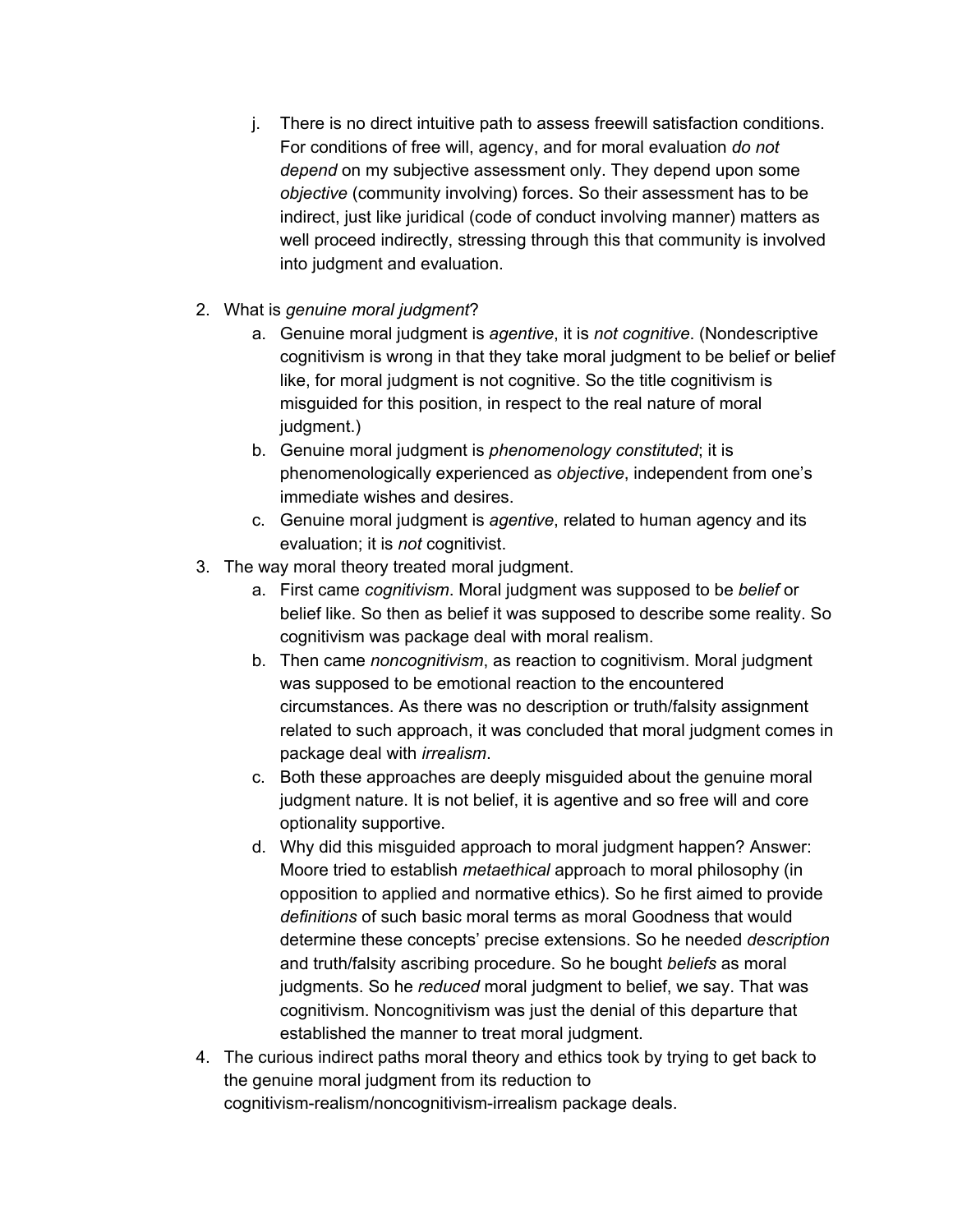- a. *Error theory*. Crossed the line between cognitivism-realism and between noncognitivism-irrealism by bringing cognitivism to join irrealism. Moral judgments are still beliefs (following thereby established tradition), but they are all in error, because irrealism is true (there are no moral entities or properties which beliefs aim at).
- b. *How does error theory approach genuine moral judgment*? Error theory realized that there is something deeply wrong with treating moral judgment as belief, as a cognitivist descriptive state. The patterns of objectification were still recognized, i.e. moral judgment having an *experiential objective* side. It was wrongly supposed though that this is a matter of belief property (the same mistake continued by cognitivist expressivism).
- *c. Nondescriptivist cognitivism*. It realized that *beliefs* have two sides to them: (i) *descriptive* side: they describe some reality and so they can be assessed as true/false; (ii) *psychological* side: beliefs are experienced as something objective and independent of our immediate wishes/desires. So *nondescriptive cognitivism* concludes that moral judgments are *phenomenologically experienced* as objective just as beliefs are, and that beliefs are *theoretically agentive* (although they are not practically agentive: and this is the fault in assessment of moral judgment that nondescriptivist cognitivism falls prey to).
- *d. How does nondescriptive cognitivism approach genuine moral judgment*? The answer is that it goes further than error theory in that it digs into the nature of belief that it feels is not appropriate for moral judgment real nature. It discovers that moral judgment is *not descriptive*, which was not challenged by error theory yet. In this sense nondescriptive cognitivism comes slightly closer to the nature of moral judgment, in opposition to cognitivism-realism/noncognitivism-irrealism package deals. But it is still deeply wrong to think that moral judgment could be assessed by beliefs at all.
- *e. Noncognitivist error theory.* This is a further shift in direction of coming back to genuine moral judgment. Why? Because there is a shift towards *noncognitivism*, i.e. towards the *agentive* side of psychological experiences that are in the basis of moral judgment. But there is still the wrongful presupposition of error here, which takes along the attachment to belief, cognitivism, although in an error manner.
- 5. Coming back to *genuine moral judgment*.
	- a. We can help ourselves by the following Brentanian figure of psychological experiences.

Psychological experiences  $\sqrt{ }$ Cognitive  $\rightarrow$  Emotional